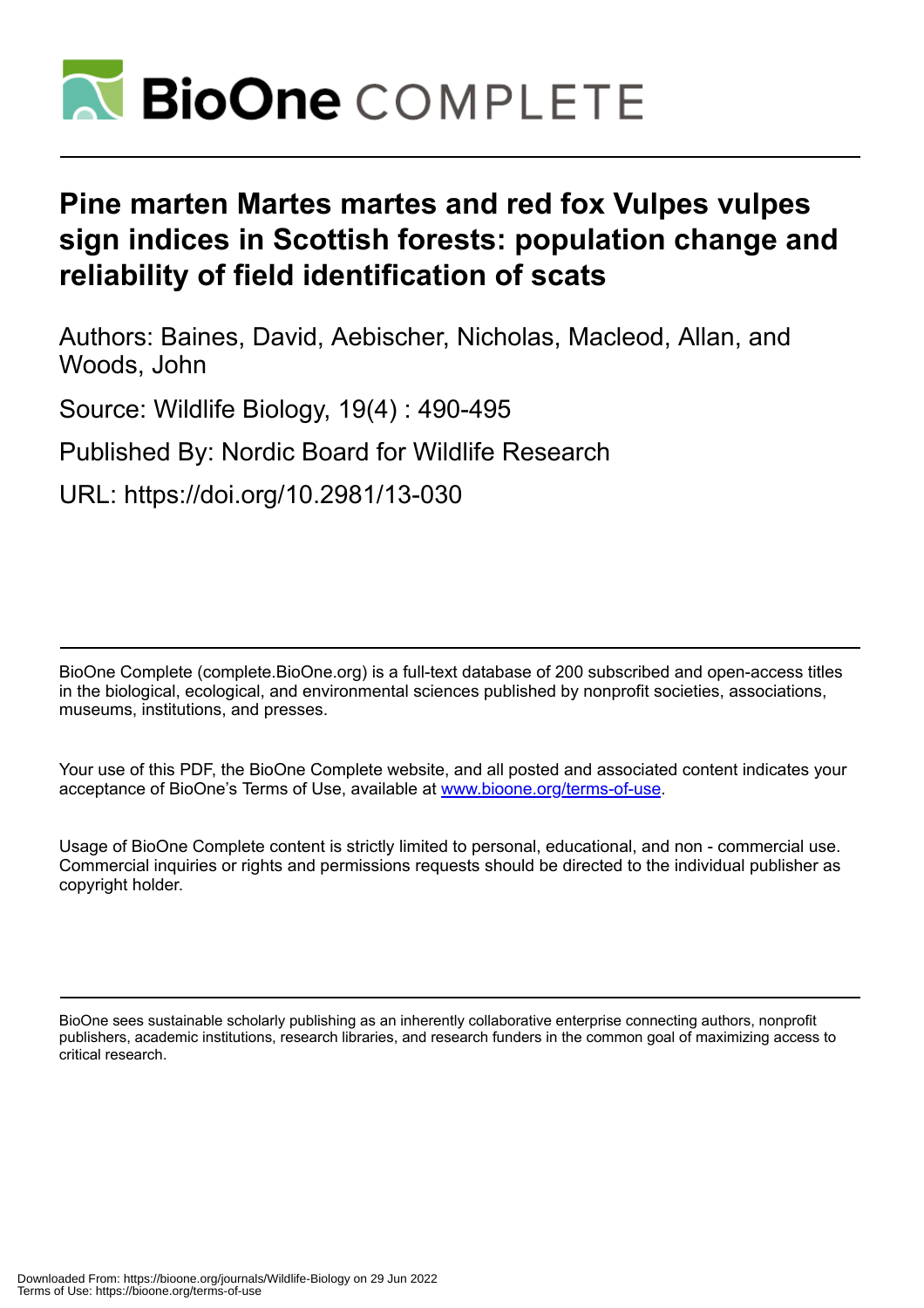## Pine marten Martes martes and red fox Vulpes vulpes sign indices in Scottish forests: population change and reliability of field identification of scats

## David Baines, Nicholas Aebischer, Allan Macleod & John Woods

The range and abundance of the pine marten Martes martes and red fox Vulpes vulpes are considered to have increased in the Scottish Highlands in recent decades. In 2009, we resurveyed 11 forests surveyed for predators in 1995, together with an additional five forests. Our survey techniques followed those used in 1995. In all, we used DNA analysis to identify 414 mammal scats, representing 30% of the scats collected and identified in the field as being from either fox or marten. Of these, 77% of scats had been identified correctly by two field observers, with no difference between the individual observers. However, of the scats incorrectly identified, there was a bias towards identifying marten scats as fox scats. We used DNA confirmation to obtain correction formulae for scats identified in the field as fox or martens. The corrected marten sign index had increased 3.9-fold since 1995 and the fox sign index had increased 2.2-fold in the 11 forests surveyed in both years.

Key words: Martes martes, pine marten, predation, predator management, red fox, scats, Vulpes vulpes

David Baines, Game & Wildlife Conservation Trust, The Coach House, Eggleston Hall, Co. Durham, DL12 0AG, UK - email: dbaines@gwct.org.uk

Nicholas Aebischer, Game & Wildlife Conservation Trust, Fordingbridge Hampshire, SP6 1EF, UK - e-mail: naebischer@ gwct.org.uk

AllanMacleod & JohnWoods, Game &Wildlife Conservation Trust, Drumochter Lodge, Dalwhinnie, Inverness-shire, PH20 1BE, UK - e-mail addresses: amacleod@gwct.org.uk (Allan Macleod ); jwoods@gwct.org.uk (John Woods)

Corresponding author: David Baines

Received 8 February 2013, accepted 3 May 2013

Associate Editor: John W. Connelly

Numbers and distribution of several predator species in Scotland, including both pine marten Martes martes and red fox *Vulpes vulpes*, declined during the 19th and early 20th centuries. This decline followed habitat loss and intensive culling by gamekeepers (Langley & Yalden 1977), whose objective was to conserve game birds, particularly red grouse Lagopus lagopus scoticus, for shooting (Tapper 1999). Legal protection of martens in 1988 allowed them to recover much of their former range and abundance (Tapper 1999), but the marten is still rare in Scotland, with only an estimated 3,500 adults, representing at least 95% of the British population (Birks 2002). Reduced predator management by fewer gamekeepers (McGilvray 1995) has probably resulted in fewer

martens being killed, and may also have resulted in increases in foxes. Records of martens culled by gamekeepers before 1988 provided information on distribution and abundance (Langley & Yalden 1977). Since their protection, assessments of marten status have largely been dependent on systematic searches for scats, despite concerns over the general reliability of scat surveys, and in particular, the relationship between scat abundance and population density (Birks et al. 2004).

In 2009, we repeated a survey for signs of predators that was originally undertaken in 11 forests in 1995. Our objectives were to determine the reliability of field identification of mammal scats through followup DNA analysis and to determine whether marten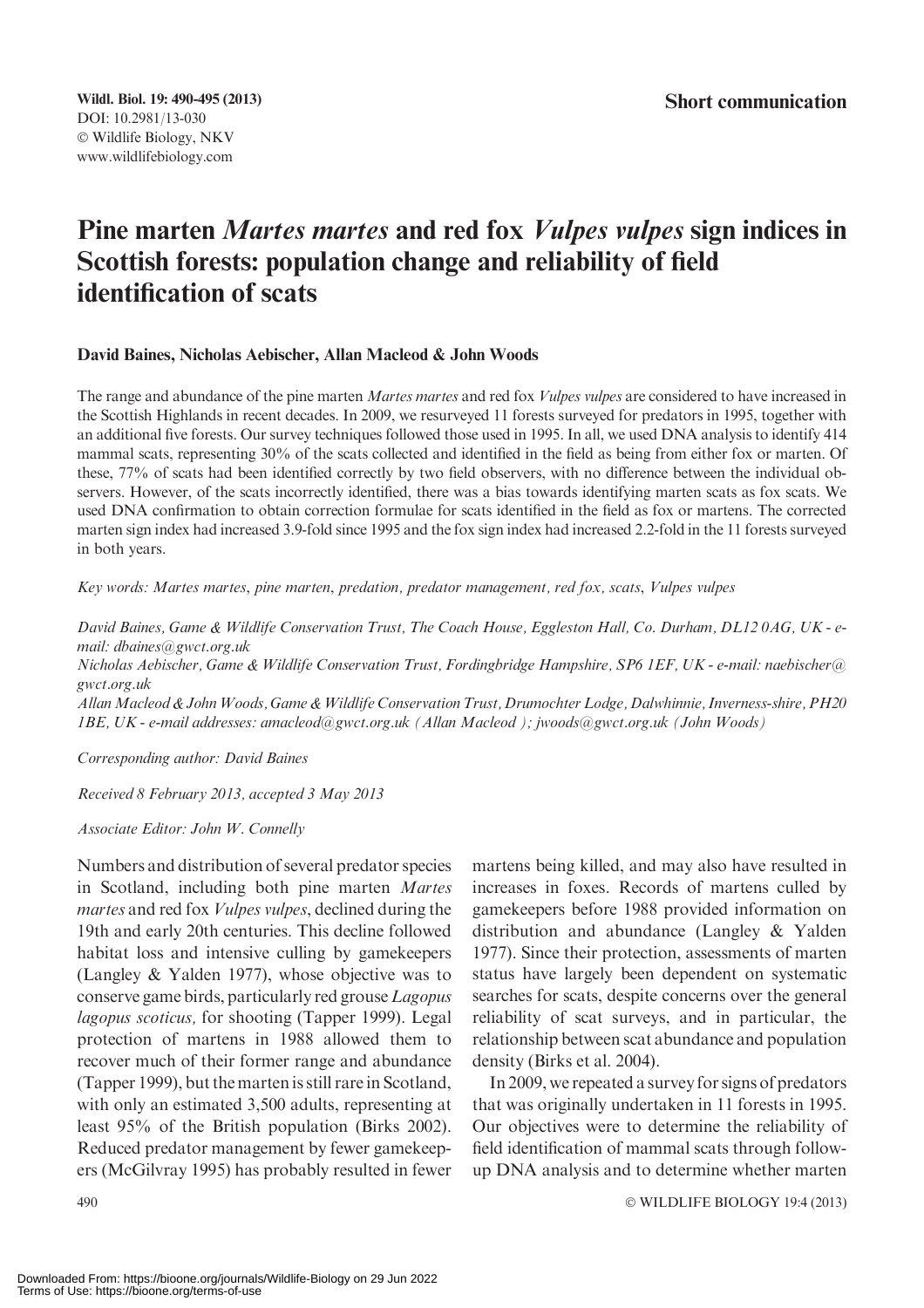and fox signs had increased between the surveys. We also discuss the implications of changes in marten and fox numbers on capercaillie Tetrao urogallus, a declining grouse species in Scottish forests (Ewing et al. 2012).

## Material and methods

## Forest selection

Martens can be a major predator of capercaillie clutches (Summers et al. 2009) and fox abundance can be negatively associated with capercaillie breeding densities and breeding success (Kurki et al. 1997, 2000). Thus, we selected study forests that currently support, or have recently supported, regionally important numbers of breeding capercaillie. Eleven forests which were originally surveyed for predator indices in 1995 (Baines et al. 2004) were resurveyed in 2009. We surveyed five additional forests in 2009, also supporting capercaillie, to increase the number of scat samples for DNA analysis and to provide baseline data for future surveys (Table 1). These 16 forests comprised a range of types including ancient Scots pine *Pinus sylvestris* forests that are no longer commercially logged and commercial Scots pine plantations and mixed species plantations primarily of larch Larix spp. and spruce Picea spp., logged on 40 - 80 year rotations. Their sizes ranged from 100 to

5,800 ha, averaging 1,900 ha  $(SD=1,790)$  and did not differ significantly between surveys. The study forests also exhibited a geographical range, with a maximum distance between forests of 160 km, which encompassed several Special Protection Areas that include capercaillie as a qualifying interest, as well as core and peripheral parts of the perceived pine marten distribution (Balharry et al. 1996).

## Predator indices

Within each forest, we searched vehicle tracks for mammal scats (Lockie 1964). Trails and tracks can provide higher numbers of scats than random searches (Güthlin et al. 2012) and were selected for this purpose. Track lengths searched varied from 6.0 to  $11.0 \text{ km}$  (mean:  $9.3 \text{ km} \pm 1.6 \text{(SD)}$ ). We resurveyed all routes from the original 1995 survey. Observers walked tracks five times; initially during a clear-up round in the second half of April to count and remove all scats, and then twice in both May and June (middle and end of the month). Two different observers (Allan Macleod & John Woods) collected all scats in the field in 2009, but neither observer participated in the original 1995 survey. Observers simultaneously scanned both sides of vehicular tracks for scats at a slow walking pace. All scats were initially classified as 'fox', 'marten' or 'other species' in the field before characteristic elements of their morphology had been altered by handling.

Table 1. Predator indices in relation to region and forest type in 1995 and 2009. Forest types are: 1) open canopy as in native pinewoods; 2) mature Scots pine plantation, canopy sufficiently open for some dwarf shrubs; 3) mixed species plantation with closed canopy, often with some clear-felled areas and restocked ground. Values for fox and pine marten are mean scats  $10 \text{ km}^2$  day<sup>-1</sup> x 100 and excluding the clear-up round. Numbers of scats in each forest and year are given in parentheses. A dash (-) indicates that data were not collected.

| Forest            | Region             | Forest type    | Fox         |              | Marten      |               |
|-------------------|--------------------|----------------|-------------|--------------|-------------|---------------|
|                   |                    |                | 1995        | 2009         | 1995        | 2009          |
| Abernethy         | Strathspey         |                | $(8)$ 9.3   | $(36)$ 57.5  | (6) 7.0     | $(139)$ 221.9 |
| Allean            | Perthshire         | 3              |             | $(33)$ 54.6  |             | $(19)$ 31.4   |
| Craigmore         | Strathspey         | 2              | $(12)$ 13.4 | $(19)$ 36.2  | $(4)$ 4.5   | $(83)$ 158.3  |
| Darnaway          | Moray              | 3              | (7) 8.7     | (28)45.5     | $(29)$ 36.0 | $(24)$ 39.0   |
| Drummond Hill     | Perthshire         | 2              | $(6)$ 9.0   | (15)25.1     | $(32)$ 47.8 | $(24)$ 40.2   |
| Dupplin           | Perthshire         | $\overline{2}$ | $(1)$ 1.8   | $(19)$ 43.9  | $(2)$ 3.5   | (0)0          |
| Gask              | Perthshire         | 3              | $(33)$ 60.5 | (36) 86.1    | $(1)$ 1.8   | $(2)$ 4.8     |
| Glen Tanar        | Aberdeenshire      |                | $(4)$ 4.9   | $(8)$ 14.9   | (0)0        | $(50)$ 93.3   |
| Glenmore          | Strathspey         | 2              | ۰           | $(29)$ 29.2  |             | $(19)$ 53.0   |
| Inverlaidnan Hill | Strathspey         | 3              | (5) 11.0    | $(2)$ 5.4    | $(12)$ 26.5 | $(4)$ 5.4     |
| Kinveachy         | Strathspey         |                | $(6)$ 11.1  | $(7)$ 17.2   | $(14)$ 25.9 | $(13)$ 31.9   |
| Littlewood        | Aberdeenshire      | 1              | $(11)$ 19.8 | $(78)$ 141.1 | (0)0        | (0)0          |
| Morangie          | <b>Easter Ross</b> | 3              | ۰           | $(63)$ 105.7 |             | $(72)$ 120.8  |
| Novar             | <b>Easter Ross</b> | 3              | ۰           | $(8)$ 12.1   |             | $(31)$ 46.9   |
| Pannanich         | Aberdeenshire      | 2              |             | (3) 6.4      |             | $(20)$ 42.8   |
| Rothiemurchus     | Strathspey         |                | (6) 8.1     | $(3)$ 5.7    | (0)0        | $(16)$ 30.3   |

© WILDLIFE BIOLOGY 19:4 (2013) 491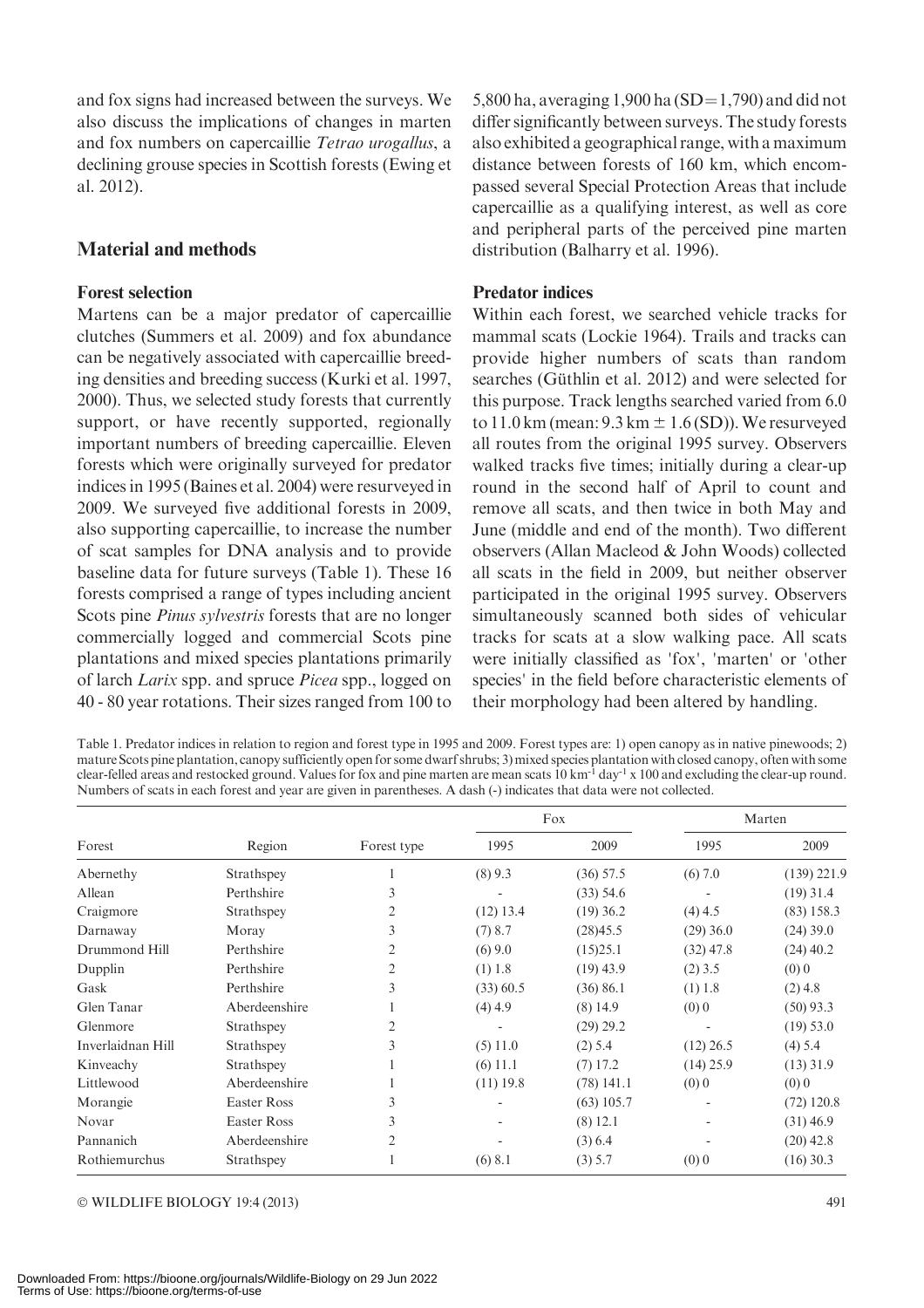We extracted DNA from 414 scats, representing 30% of all scats collected, to verify their originator. A positive identification of DNA was obtained for 311  $(75%)$  of the 414 scats. These included: 1) 217 scats that could not be confidently allocated to species using field characteristics (low certainty), 2) 88 scats where the field workers had a high certainty of correct identification as either pine marten or fox, and 3) six scats that were neither marten nor fox. The scats sent for DNA analysis were a randomly selected subset from within each certainty category.

#### Correcting the field identification

Assuming that the scats identified by DNA analysis were a representative sample of the scats identified in the field, it was possible to correct the numbers of scats identified as fox and marten in the field as follows. Let  $i_f$  be the fox identification rate, i.e. the probability that a fox scat will be correctly attributed to fox in the field, and  $i<sub>m</sub>$  the marten identification rate. Then  $1 - i_f$  is the probability of misidentifying fox as marten, and  $1 - i_m$  the probability of misidentifying marten as fox. Let  $O_f$  and  $O_m$  be the observed numbers, and  $T_f$  and  $T_m$  the true numbers, of fox and marten scats, respectively. Observed and true numbers are linked by the relationships  $O_f = i_f T_f + (1 - i_m)$  $T_m$  and  $O_m = i_m T_m + (1 - i_f) T_f$ . Reversing these relationships provided the correction formulae that allow  $T_f$  and  $T_m$  to be estimated from  $O_f$  and  $O_m$  in the following way:  $T_f = (i_m O_f - (1 - i_m) O_m) / (i_f + i_m -$ 1) and  $T_m = (i_f O_m - (1 - i_f) O_f) / (i_f + i_m - 1)$ .

#### Data analysis

The total number of marten and fox scats found in each forest over the four visits in May and June, but excluding those found on the clear-up round, were divided by the exposure period in days (i.e. the time interval between the end of the clear-up round and the final visit) to calculate scats per day. To adjust for differences in transect route length between forests, the number of scats per day was divided by the transect length. The indices were presented as scats  $10 \text{ km}^{-1}$  day<sup>-1</sup>, which we then multiplied by 100 for ease of presentation. Subsequent analyses addressed whether marten and fox sign indices had changed in the same suite of forests since 1995 using Poisson regression (generalised linear models with Poisson error, log link) adjusted for overdispersion, with marten or fox scat as the dependent variable,  $log_e$ transect length\*time interval as an offset and forest and year as factors. This analysis was done twice, initially on uncorrected mammal indices and then repeated with corrected indices derived from the DNA analysis on scats collected in 2009. We assumed the 2009 correction factors would apply to the 1995 data.

## **Results**

## DNA verification of scats

Of the 311 positive DNA samples, the observers identified 116 as fox and 195 as pine marten. The DNA analysis demonstrated that there were also scat samples for domestic dog Canis familiaris (3), hedgehog Erinaceus europaeus (2) and wild cat Felis sylvestris (1). These scats accounted for only 2% of the scat samples, and we have not considered them further. Of the remaining 305 scats, 236 (77%) were correctly identified by the observers. A total of 69 scats positively identified through DNA were misidentified in the field, with an equal split between the two observers (Table 2). Of the 69 scats, 64 were misclassified as fox in the field when they were

Table 2. Scats misidentified in the field in relation to subsequent DNA confirmation according to species (fox or pine marten) for each of the two observers  $(AM = Allan Maled; JW = John Woods)$  in each field assigned identification certainty category.

|                           | Both observers |               | Observer AM |               | Observer JW |               |
|---------------------------|----------------|---------------|-------------|---------------|-------------|---------------|
|                           | No. wrong      | $\frac{0}{0}$ | No. wrong   | $\frac{0}{0}$ | No. wrong.  | $\frac{0}{0}$ |
| All scats                 | 69             |               | 36          |               | 33          |               |
| Field - fox, DNA - marten | 64             | 93            | 32          | 89            | 32          | 94            |
| Field - marten, DNA - fox |                |               | 4           | 11            |             | 6             |
| High certainty            | <sub>6</sub>   |               | h           |               | $\left($    |               |
| Field - fox, DNA - marten |                | 83            |             | 83            |             |               |
| Field - marten, DNA - fox |                | 17            |             | 17            |             |               |
| Low certainty             | 63             |               | 30          |               | 33          |               |
| Field - fox, DNA - marten | 59             | 94            | 27          | 90            | 32          | 94            |
| Field - marten, DNA - fox | 4              | h             |             | 10            |             | 6             |

WILDLIFE BIOLOGY 19:4 (2013)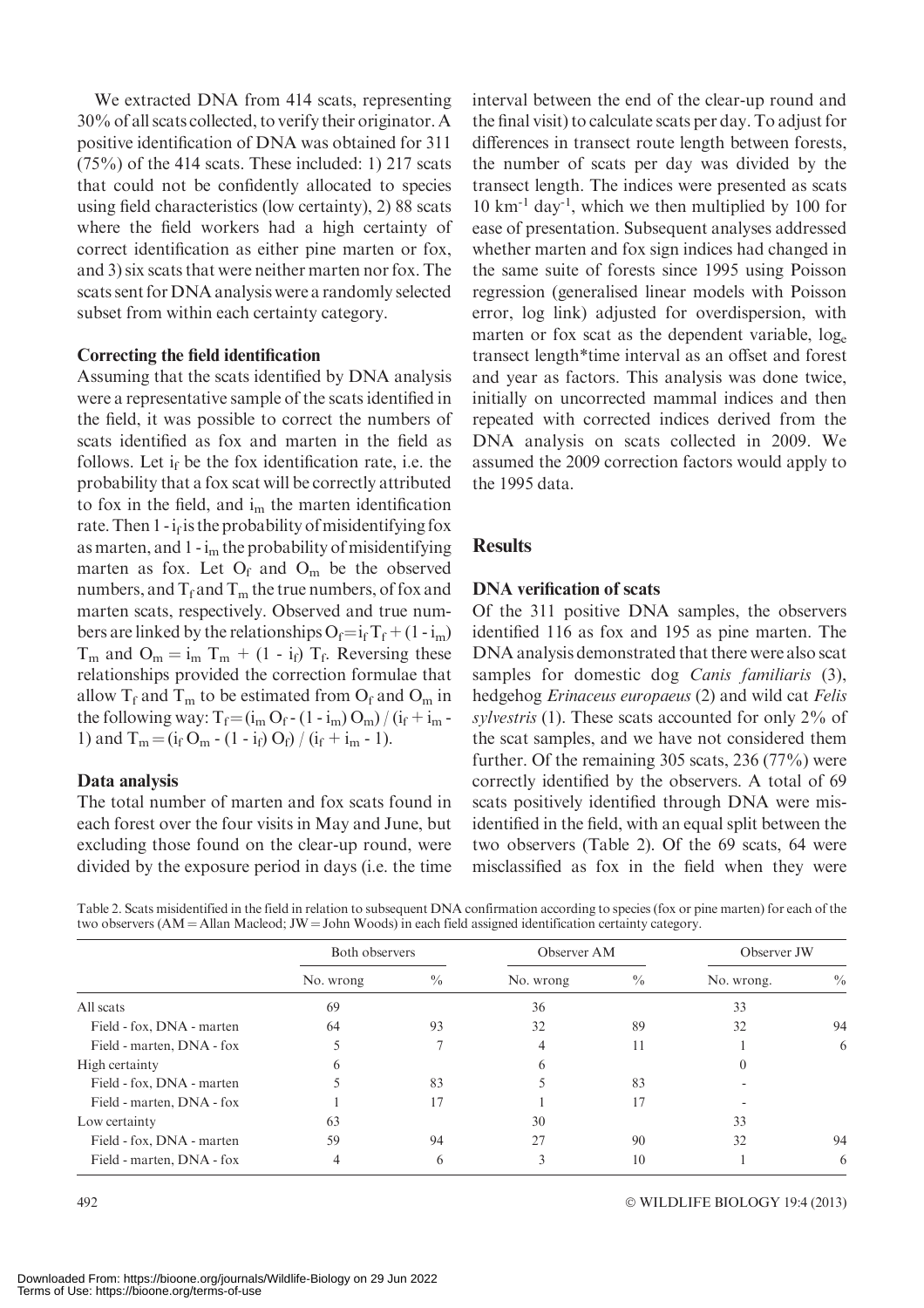Table 3. Predator indices, (means  $\pm 1$  SE) from 11 forests surveyed in both 1995 and 2009. Mammal indices are scats 10 km<sup>-1</sup> day<sup>-1</sup> x 100 and excluding scats from the clear-up round. Corrected mammal indices are given in parentheses.

| Predator    |                   | 1995                  |                   | 2009                   |
|-------------|-------------------|-----------------------|-------------------|------------------------|
|             | Forests with sign | Abundance index       | Forests with sign | Abundance index        |
| Red fox     | $11(100\%)$       | $15.9 \pm 5.2$ (12.2) | $11(100\%)$       | $43.5 \pm 12.2$ (27.4) |
| Pine marten | 8(73%)            | $15.3 \pm 5.5(19.0)$  | 9(82%)            | $57.3 \pm 21.8$ (73.4) |

actually marten. Misclassification of marten as fox was broadly consistent between the two observers  $(\chi^2_{1} = 0.79, P > 0.1)$ . Whilst 116 of the sampled scats in the field were identified as fox, DNA confirmation found that only 52 ( $\sim$  45%) of those were actually from fox, plus an additional five scats misidentified as marten in the field, giving a total of 57 confirmed fox scats. Conversely, 195 scats were classified as marten in the field, but 254 were confirmed by DNA analysis (195 plus the 64 misidentified as fox, minus the five misidentified as marten, which were actually fox). This gives identification rates of  $i_f = 52/57 = 0.912$  for fox and  $i_m = 190/254 = 0.748$  for marten. This means that if no martens are present at a site, 8.8% of scats would be identified in the field as originating from marten. Inverting the identification rates into correction formulae gives:  $T_f = 1.133 O_f - 0.382 O_m$  and  $T_m = 1.382 \text{ O}_m - 0.133 \text{ O}_f.$ 

## Predator indices

Considering data from the 11 forests surveyed in both years, nine forests had signs of pine marten in 2009, compared with eight in 1995 (Table 3). There was an apparent mean 3.7-fold increase in marten scats ( $F_{1,10} = 8.39$ ,  $P = 0.016$ ) and a 2.7-fold increase in fox scats  $(F_{1,10} = 14.34, P = 0.004)$  based on field identification. After correction for misidentification of both the 1995 and 2009 samples, the increases were 3.9-fold for marten scats  $(F_{1,10} = 8.04, P = 0.018)$  and 2.2-fold ( $F_{1,10} = 3.13$ ,  $P = 0.11$ ) for fox scats.

## **Discussion**

Using DNA analysis to check the field identification of fox and marten scats, we found that 23% of scats were misidentified in the field, with a bias towards identifying marten scats as fox scats. Using corrected scat indices, we found a 3.9- and a 2.2-fold increase in marten and fox sign index, respectively, since 1995. Marten and fox sign indices were derived solely from scat collections along forest tracks. Although tracks provide higher numbers of scats than random or transect

© WILDLIFE BIOLOGY 19:4 (2013) 493

searches, estimates between tracks show greater spatial variation and their temporal repeatability is uncertain (Güthlin et al. 2012). Consequently, their use in deriving either estimates of abundance or population size can be limited and open to different interpretation (Webbon et al. 2004). Scat deposition and decay rates are likely to differ according to diet-related differences in defecation rates and seasonal and habitat differences in deposition (Davison et al. 2002) and can be confounded by differences in persistence times due to weather (Laing et al. 2003). That said, many of these potential biases were mitigated by standardising survey timing and duration so that scat abundance was compared only within one season, on one substrate type, within forest habitats only and within one geographic area. By enforcing these conditions as tightly as possible and using the same sampling regime, both in terms of timing of survey and the tracks themselves, we consider that in comparing the 1995 and 2009 surveys we generally compared changes in abundance as opposed to changes in activity. However, with only two data points (1995 and 2009), it is difficult to be sure that the changes reflect a true trend rather than merely between-year variation. Supportive data suggesting a true increase in martens are provided by increases in annual scat indices at Abernethy, one of our study forests (Summers et al. 2004, 2009). Furthermore, an independent data set of fox indices derived from the number killed on over 300 sporting estates in Scotland has increased by 150% (95% CL = 50-262) between 1961 and 2009 (Aebischer et al. 2011). However, similar data were not available for martens. The apparent increase in martens is likely to reflect a recolonisation of much of the former range following their legal protection (Balharry et al. 1996). The precise relationship between predator numbers and scat density is unlikely to be linear and hence our reported magnitudes of increase in marten and fox sign indices may not equate to the same levels of increase in abundance. This may particularly be true if track-marking behaviour using scats is a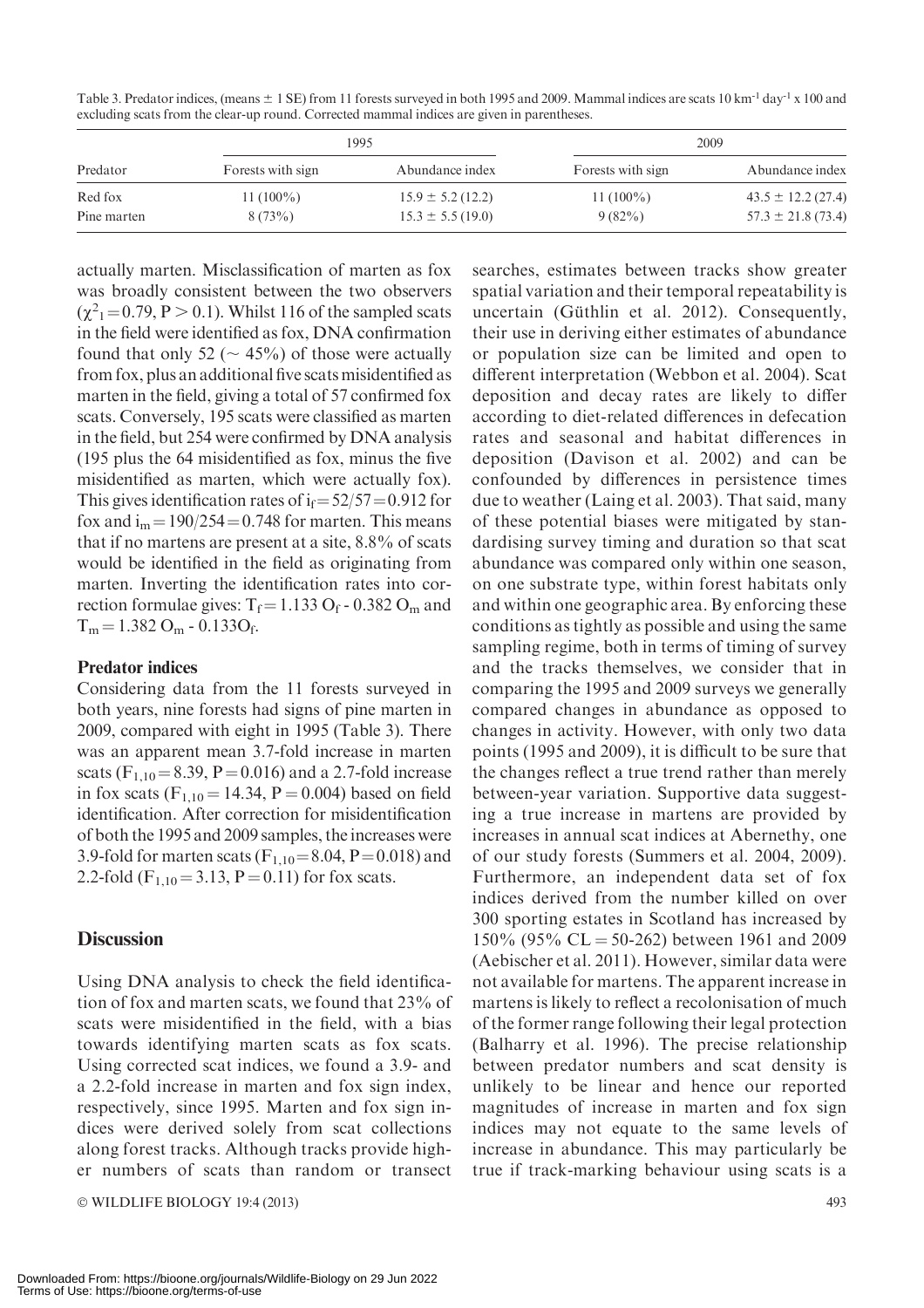feature of highly territorial populations at relatively high densities (Balharry et al. 1996). More recently, genotyping of marten hair samples has allowed identification of individuals and estimation of population densities (Mullins et al. 2009). Although not conducted as part of our study, we recommend incorporation of this technique for any future surveys.

A potential bias not overcome was the one of observer error, both in detection rates and assigning the scat originator. Given the 14-year gap between surveys, different observers had to be used, but a DNA check on scat originator, allowing a comparison of observer accuracy, was performed in 2009. Such DNA analyses from scats have shown considerable scope for misidentification when only scat field characteristics are taken into consideration, even by recognised topic experts (Davison et al. 2002).

## Management implications

Our study demonstrated that observer error in identifying scats is frequent, even amongst experienced field observers. We recommend that identification of representative samples of scats be confirmed by DNA analysis. Changes in scat indices may not be a reliable indicator of population change, therefore, future studies should ideally be accompanied by genotyping of hair or faeces to allow identification of individuals and estimation of population densities. Knowing the latter may be vital when considering management to help declining species of conservation concern such as the capercaillie. At one of our study forests, martens limited hatching success of capercaillie clutches (Summers et al. 2009). With low breeding success causing declines (Moss et al. 2000), it is unknown whether existing levels of predation can be sustained. A greater appreciation of the factors that determine predator abundance may be necessary to inform conservationists and forest managers alike whether more funding for legal fox control, together with a licensed removal of protected martens, may help reverse the decline in capercaillie.

Acknowledgements - we would like to thank the numerous land managers and their staff for access to their forests. Stewart A'Hara of Forest Research undertook DNA analysis of the scats. We thank Megan Davies, Susan Haysom, Rob Raynor, Ron Summers and Jerry Wilson for helpful comments on the draft manuscript. We are grateful for the constructive comments provided by two anonymous reviewers. The study was funded by Scottish Natural Heritage, The Royal Society for the Protection of Birds and the Game & Wildlife Conservation Trust.

## **References**

- Aebischer, N.J., Davey, P.D. & Kingdon, N.G. 2011: National Gamebag Census: Mammal trends to 2009. - Game & Wildlife Conservation Trust, Fordingbridge, UK - Available at: http://www.gwct.org.uk/ngc (Last accessed on 27 August 2013).
- Baines, D., Moss, R. & Dugan, D. 2004: Capercaillie breeding success in relation to forest habitat and predator abundance. - Journal of Applied Ecology 41: 59-71.
- Balharry, E.A., McGowan, G.M., Kruuk, H. & Halliwell, E. 1996: Distribution of pine martens in Scotland as determined by field survey and questionnaire. - Scottish Natural Heritage Survey and Monitoring Report No. 48, Scottish Natural Heritage, Edinburgh, UK, 69 pp.
- Birks, J. 2002: The Pine Marten. The Mammal Society, London, UK, 28 pp.
- Birks, J., Messenger, J., Braithwaite, T., Davison, A., Brookes, R. & Strachan, C. 2004: Are scat surveys a reliable method for assessing distribution and population status of pine martens - In: Harrison, D.J., Fuller, A.K. & Proulx, G. (Eds.); Martens and Fishers (Martes) in Human Altered Environments. Springer, London, UK, 303 pp.
- Davison, A., Birks, J.D.S., Brookes, R.C., Braithwaite, T.C. & Messenger, J.E. 2002: On the origin of faeces: morphological versus molecular methods for surveying rare carnivores from their scats. - Journal of Zoology (London) 257: 141-143.
- Ewing, S., Eaton, M.A., Poole, T.F., Davies, M. & Haysom, S. 2012: The population size of capercaillie Tetrao urogallus in Scotland in the 2009/10 winter. - Bird Study 59: 126-138.
- Güthlin, D., Kröschel, M., Küchenhoff, H. & Storch, I. 2012: Faecal sampling along trails: a questionable standard for estimating red fox Vulpes vulpes abundance. - Wildlife Biology 18(4): 374-382.
- Kurki, S., Helle, P., Lindén, H. & Nikula, A. 1997: Breeding success of black grouse and capercaillie in relation to mammalian predator densities on two spatial scales. - Oikos 79: 301-310.
- Kurki, S., Nikula, A., Helle, P. & Lindén, H. 2000: Landscape fragmentation and forest composition effects on grouse breeding success in boreal forests. - Ecology 81: 1985-1997.
- Laing, S.E., Buckland, S.T., Burns, R.W., Lambie, D. & Amphlett, A. 2003: Dung and nest surveys: estimating decay rates. - Journal of Applied Ecology 40: 1102-1111.
- Langley, P.J.W. & Yalden, D.W. 1977: The decline of the rarer carnivores in Great Britain during the nineteenth century. - Mammal Review 7: 95-116.
- Lockie, J.D. 1964: Distribution and fluctuations of the pine

WILDLIFE BIOLOGY 19:4 (2013)